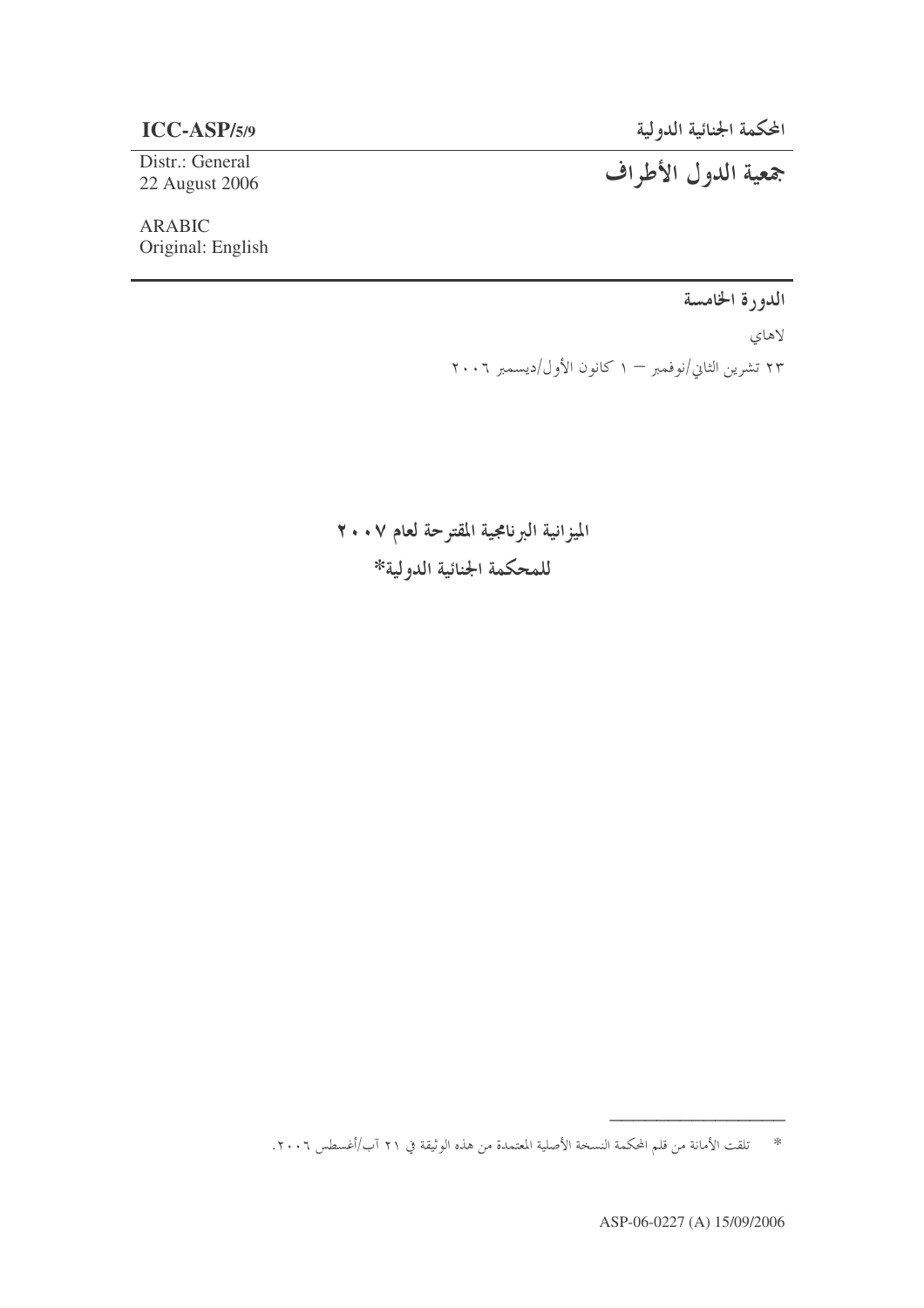## ICC-ASP/5/9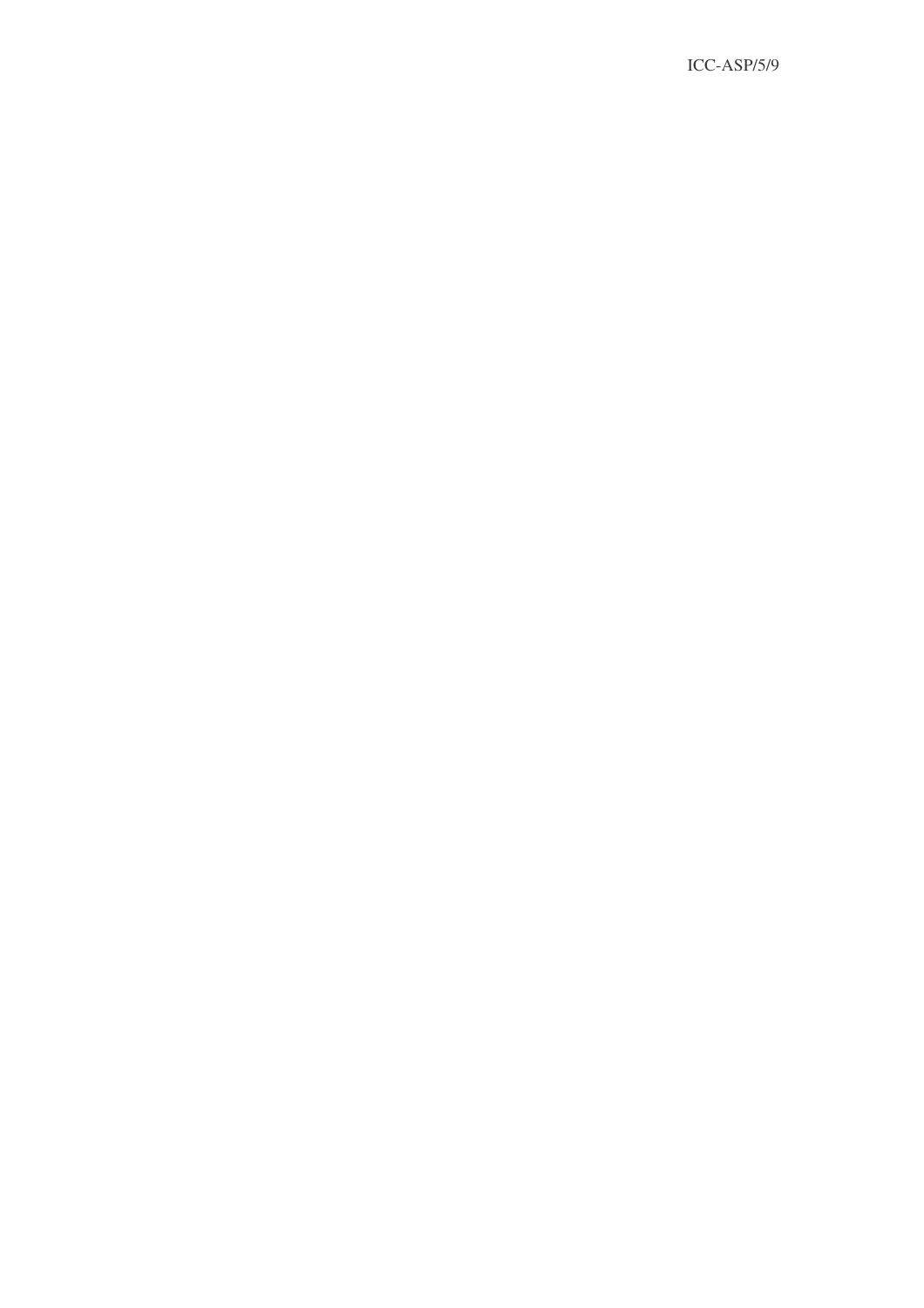المحتويات

|        |       |                                                                | الفقرات                                                                                                  | الصفحة                          |
|--------|-------|----------------------------------------------------------------|----------------------------------------------------------------------------------------------------------|---------------------------------|
| أولا   | مقدمة |                                                                | $\uparrow \wedge - \uparrow$                                                                             | $\lambda$                       |
| ثانيا– |       | الميزانية البرنامجية المقترحة لعام ٢٠٠٧                        | $57 - 79$                                                                                                | ٩                               |
|        |       | ألف– البرنامج الرئيسي الأول: الهيئة القضائية                   | $07 - 79$                                                                                                | $\setminus$                     |
|        |       | ١– البرنامج ١١٠٠: هيئة الرئاسة                                 | $2V - 2$ .                                                                                               | $\setminus$ 2                   |
|        |       | ٢– البرنامج ٢٠١٢:  دوائر المحكمة                               | $07 - 24$                                                                                                | $\backslash$ ٩                  |
|        | باءِ— | البرنامج الرئيسي الثاني: مكتب المدعى العام                     | $\setminus \circ \top - \circ \vee$                                                                      | ۲۳                              |
|        |       | ١– البرنامج ٢١٠٠: المدعى العام                                 | $97 - 72$                                                                                                | $\gamma \gamma$                 |
|        |       | (أ)   البرنامج الفرعي ٢١١٠: ديوان المدعى العام                 | $V \xi - \tau \Lambda$                                                                                   | ۲۹                              |
|        |       | (ب) البرنامج الفرعي ٢١٢٠: قسم الخدمات                          | $95 - Y0$                                                                                                | ٣٣                              |
|        |       | (ج) البرنامج الفرعي ٢١٣٠: قسم المشورة القانونية                | $97 - 90$                                                                                                | $\mathsf{r}_\wedge$             |
|        |       | ٢– البرنامج ٢٢٠٠: شعبة الاختصاص والتكامل والتعاون              | $111 - 91$                                                                                               | ٤٠                              |
|        |       | (أ)    البرنامج الفرعي ٢٢١٠: مكتب الرئيس                       | $\backslash$ . $\backslash$ $ \backslash$ $\backslash$ .                                                 | 55                              |
|        |       | (ب) البرنامج الفرعي ٢٢٢٠: قسم تحليل الحالات                    | $\backslash\, \cdot\, \backslash\!\!\backslash -\backslash\, \cdot\, \backslash\,$                       | ه ٤                             |
|        |       | (ج) البرنامج الفرعي ٢٢٣٠: قسم التعاون الدولي                   | $\backslash$ $\backslash$ $\backslash$ $ \backslash$ $\cdot$ $\backslash$                                | ٤٨                              |
|        |       | ٣- البرنامج ٢٣٠٠: شعبة التحقيقات                               | $155 - 117$                                                                                              | $\circ$ \                       |
|        |       | (أ) البرنامج الفرعي ٢٣١٠: مكتب نائب المدعى العام للتحقيقات     | $119 - 117$                                                                                              | $\circ$ $\tau$                  |
|        |       | (ب) البرنامج الفرعي ٢٣٢٠: قسم التخطيط والعمليات                | $\setminus \Upsilon \cdot - \setminus \Upsilon \cdot$                                                    | ٥٦                              |
|        |       | (ج) البرنامج الفرعي ٢٣٣٠: أفرقة التحقيق                        | $\gamma$ { { - $\gamma$ $\gamma$ $\gamma$                                                                | ٦٠                              |
|        |       | ٤ – البرنامج ٢٤٠٠: شعبة الادعاء                                | $\setminus \circ \top - \setminus \xi \circ$                                                             | ٦٤                              |
|        |       | (أ) البرنامج الفرعي ٢٤١٠: مكتب نائب المدعى العام لشؤون الادعاء | $\lambda \xi \lambda - \lambda \xi V$                                                                    | ٦٦                              |
|        |       | (ب) البرنامج الفرعي ٢٤٢٠: قسم الادعاء                          | $107 - 129$                                                                                              | ٦٨                              |
|        |       | (ج) البرنامج الفرعي ٢٤٣٠: قسم الاستئناف                        | $107 - 102$                                                                                              | $\vee$ $\wedge$                 |
|        |       | جيم− البرنامج الرئيسي الثالث: قلم المحكمة                      | $\Upsilon \wedge \cdot - \wedge \circ \vee$                                                              | V٤                              |
|        |       | ١– البرنامج ٣١٠٠: مكتب المسجل                                  | $115 - 170$                                                                                              | VΛ                              |
|        |       | (أ) البرنامج الفرعي: ٣١١٠: ديوان المسجل                        | $\setminus \bigvee \bigwedge - \bigwedge \bigvee \star$                                                  | $\wedge$ .                      |
|        |       | (ب) البرنامج الفرعي: ٣١٢٠: مكتب المراجعة الداخلية للحسابات     | $\setminus \vee \xi - \setminus \vee \curlyvee$                                                          | $\wedge\curlyvee$               |
|        |       | (ج) البرنامج الفرعي: ٣١٣٠: قسم الخدمات الاستشارية القانونية    |                                                                                                          | ۸٦                              |
|        |       | (د) البرنامج الفرعي: ٢١٤٠: قسم الأمن والسلامة                  | $1 \wedge 7 - 1 \vee 0$                                                                                  | ۸۹                              |
|        |       | (هـ) البرنامج الفرعي ٣١٥٠: مكتب المراقب المالي                 | $1\wedge \xi - 1\wedge \tau$                                                                             | ۹٤                              |
|        |       | ٢– البرنامج ٣٢٠٠: شعبة الحدمات الإدارية المشتركة               | $Y19 - Y10$                                                                                              | ۹۷                              |
|        |       | (أ) البرنامج الفرعي ٣٢١٠: مكتب المدير                          | $\setminus \mathop{\mathsf{A}} \cdot \mathop{\mathsf{A}} \setminus \mathop{\mathsf{A}} \wedge$           | 99                              |
|        |       | (ب) البرنامج الفرعي ٣٢٢٠: قسم الموارد البشرية                  | $\gamma \cdot \gamma - \gamma \mathop{}\!\mathrel{\mathrel{\mathop{\scriptstyle\circ}}\nolimits} \gamma$ | $\mathcal{N} \cdot \mathcal{N}$ |
|        |       | (ج) البرنامج الفرعي ٢٢٤٠: قسم الميزانية والمراقبة              | $\mathbf{Y}\cdot \mathbf{A}-\mathbf{Y}\cdot \mathbf{E}$                                                  | $\setminus \cdot \vee$          |
|        |       | (د) البرنامج الفرعي ٣٢٥٠: قسم الخدمات العامة                   | $\gamma \gamma - \gamma \cdot q$                                                                         | 11.                             |
|        |       | (هـ) البرنامج الفرعي ٣٢٦٠: قسم تكنولوجيات المعلومات والاتصال   | $Y \xi \eta - Y Y \xi$                                                                                   | $\setminus \circ$               |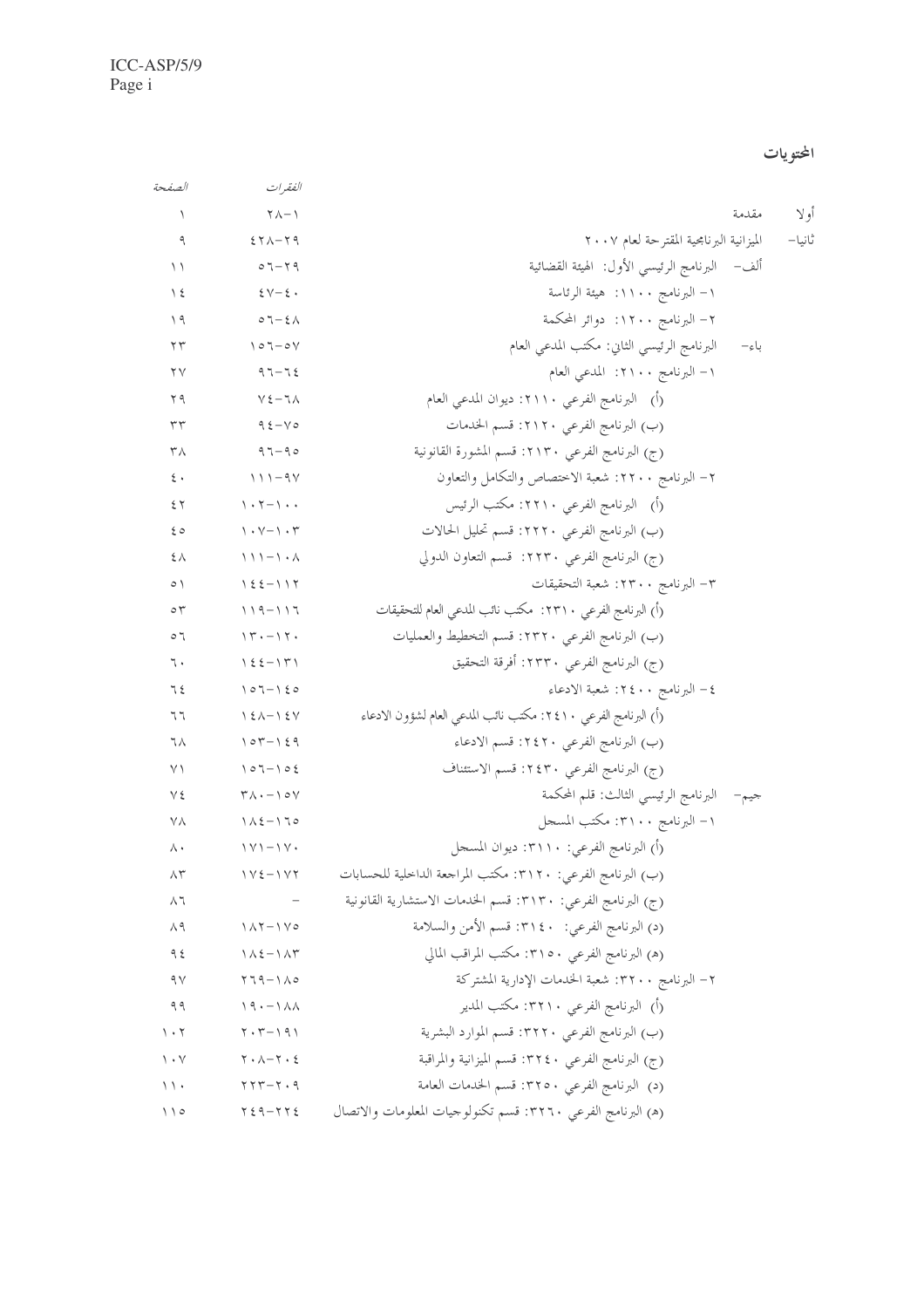## المحتويات (تابع)

| 177                            | $\gamma \circ \xi - \gamma \circ \cdot$                                                 | (و) البرنامج الفرعي ٣٢٧٠: قسم المشتريات                                  |          |
|--------------------------------|-----------------------------------------------------------------------------------------|--------------------------------------------------------------------------|----------|
| 170                            | $579 - 700$                                                                             | (ز) البرنامج الفرعي ٣٢٨٠: قسم العمليات الميدانية                         |          |
| $\gamma$                       | $Y \vee Y - Y \vee \cdot$                                                               | ٣– البرنامج ٣٣٠٠: شعبة خدمات المحكمة                                     |          |
| 177                            | $YY7-YY1$                                                                               | (أ) البرنامج الفرعي ٣٣١٠: مكتب الرئيس                                    |          |
| 177                            | $Y \wedge Q - Y V V$                                                                    | (ب) البرنامج الفرعي ٣٣٢٠: قسم إدارة المحكمة                              |          |
| $\backslash$ { $\cdot$         | $T\wedge T-\wedge\wedge T$                                                              | (ج) البرنامج الفرعي ٣٣٣٠: قسم الاحتجاز                                   |          |
| 157                            | $P \wedge T - T \wedge T$                                                               | (د) البرنامج الفرعي ٣٣٤٠: قسم الترجمة الفورية والتحريرية بالمحكمة        |          |
| 159                            | $\Upsilon \setminus \Upsilon - \Upsilon \cdot \xi$                                      | (هـ) البرنامج الفرعي ٣٣٥٠: وحدة الضحايا والشهود                          |          |
| 105                            | $\tau \xi \nu - \tau \gamma \lambda$                                                    | ٤ – البرنامج ٣٤٠٠: قسم الإعلام والوثائق                                  |          |
| ۱۰٦                            |                                                                                         | (أ) البرنامج الفرعي ٣٤١٠: مكتب الرئيس                                    |          |
| $\Delta$                       | $YY\Lambda - YYY$                                                                       | (ب) البرنامج الفرعي ٣٤٢٠: المكتبة ومركز الوثائق                          |          |
| 177                            | $T5V-T79$                                                                               | (ج) البرنامج الفرعي ٣٤٣٠: وحدة الإعلام                                   |          |
| 179                            | $\mathbf{r} \vee \wedge -\mathbf{r} \in \wedge$                                         | ٥- البرنامج ٣٥٠٠: شعبة الضحايا والدفاع                                   |          |
| $\vee$                         | $\mathbf{r} \circ \mathbf{r} - \mathbf{r} \circ \mathbf{v}$                             | (أ) البرنامج الفرعي ٣٥١٠: مكتب الرئيس                                    |          |
| $\sqrt{\epsilon}$              | $r\tau r-r$                                                                             | (ب) البرنامج الفرعي ٣٥٢٠: قسم دعم الدفاع                                 |          |
| 119                            | $Y7\lambda - Y72$                                                                       | (ج) البرنامج الفرعي ٣٥٣٠: قسم مشاركة وتعويض الضحايا                      |          |
| $\Lambda \tau$                 | $rvr - r79$                                                                             | (د) البرنامج الفرعي ٢٥٤٠: مكتب المحامي العام للدفاع                      |          |
| $\backslash \wedge \backslash$ | $\mathsf{r} \mathsf{v} \mathsf{v}$ - $\mathsf{r} \mathsf{v} \mathsf{r}$                 | (هـ) البرنامج الفرعي ٣٥٥٠: مكتب المحامي العام للضحايا                    |          |
| 119                            | $\mathsf{r}\wedge\cdot-\mathsf{r}\vee\mathsf{q}$                                        | ٦- البرنامج ٣٦٠٠: أمانة الصندوق الاستئماني للضحايا                       |          |
| 191                            | $2 \cdot \cdot -7 \wedge 1$                                                             | البرنامج الرئيسي الرابع: أمانة جمعية الدول الأطراف<br>دال –              |          |
| 19 <sub>A</sub>                | $\mathbf{\xi}\mathbf{\Upsilon}\mathbf{\Lambda}\mathbf{-\xi}\mathbf{.}\mathbf{\Upsilon}$ | البرنامج الرئيسي الخامس: الاستثمار في مباني المحكمة<br>هاءِ–             |          |
| $\mathbf{Y} \cdot \mathbf{Y}$  | $\S$ \ $\Lambda - \Sigma$ . $\vee$                                                      | ١– البرنامج ١٠٠ه: المباني المؤقتة                                        |          |
| $Y \cdot o$                    | $2YV - 299$                                                                             | ٢– البرنامج ٢٠٠٠: المباني الدائمة                                        |          |
| $\mathbf{Y} \cdot \mathbf{A}$  | ٤٢٨                                                                                     | ٣- البرنامج ٥٣٠٠: مركز الاحتجاز                                          |          |
|                                |                                                                                         |                                                                          | المرفقات |
| $\gamma \wedge \gamma$         |                                                                                         | مشروع قرار بشأن الميزانية البرنامجية المقترحة لعام ٢٠٠٧ وصندوق رأس المال | الأول–   |
|                                |                                                                                         | المتداول لعام ٢٠٠٧                                                       |          |
| $Y \wedge Y$                   |                                                                                         | الهيكل التنظيمي للمحكمة                                                  | الثاني – |
| $Y \wedge Y$                   |                                                                                         | افتراضات تخصّ الميزانية البرنامجية المقترحة لعام ٢٠٠٧                    | الثالث–  |
| $Y \setminus 2$                |                                                                                         | قائمة الأهداف والغايات الاستراتيجية للمحكمة الجنائية الدولية             | الرابع–  |
|                                |                                                                                         | معلومات بشأن ملاك الموظفين:                                              | الخامس – |
| ۳۱٦                            |                                                                                         | (أ) الملاك المقترح للمحكمة الجنائية الدولية بحسب البرنامج الرئيسي        |          |
| ۲۱۷                            |                                                                                         | (ب) التغييرات في ملاك الموظفين                                           |          |
| ۲۱۸                            |                                                                                         | (ج) المرتبات والاستحقاقات لعام ٢٠٠٧ - القضاة                             |          |

الصفحة

الفقرات